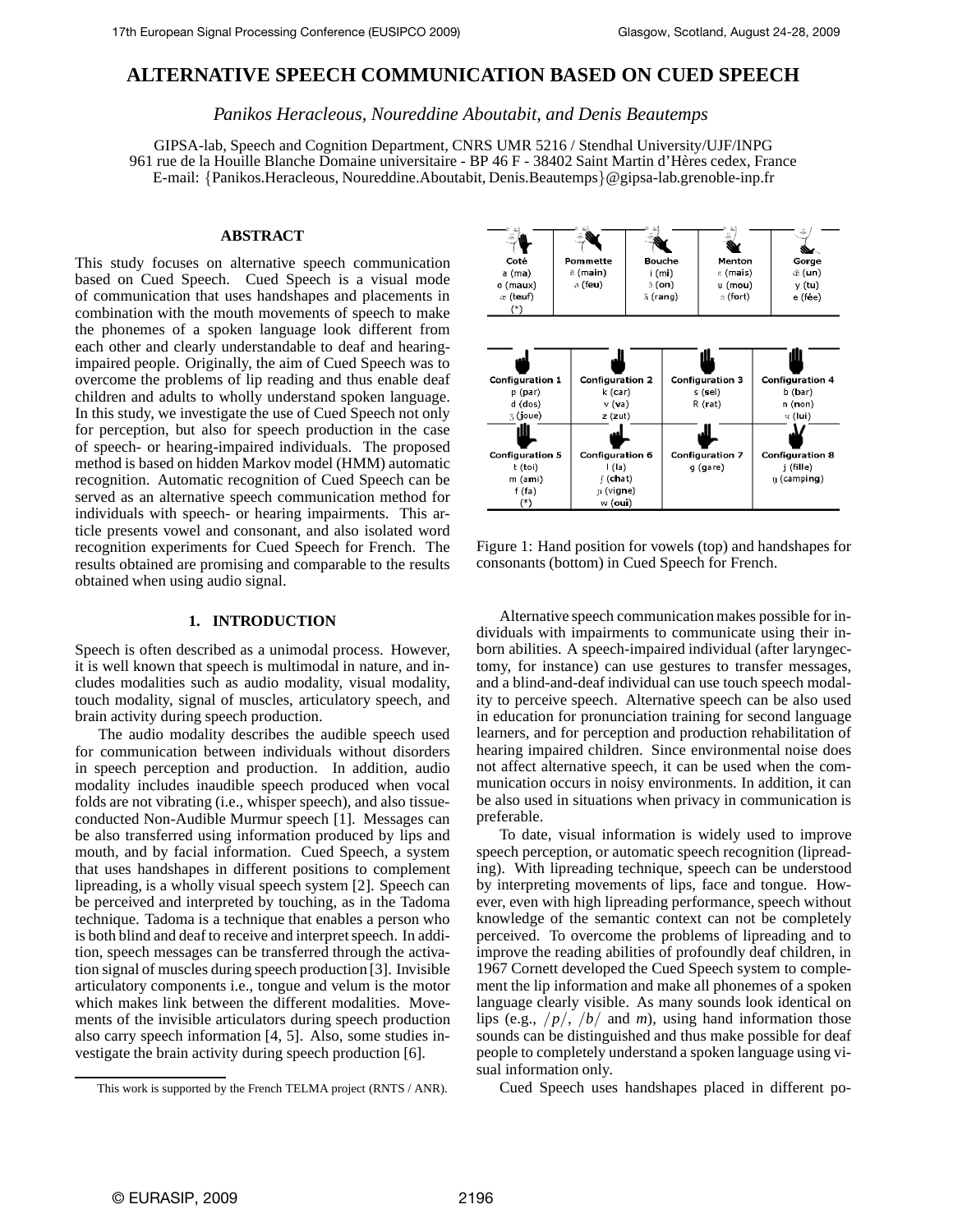

Figure 2: Parameters used for lip shape modeling.

sitions near the face in combination with natural speech lipreading to enhance speech perception from visual input. A manual cue in this system contains two components: the handshape and the hand position relative to the face. Handshapes distinguish consonants whereas hand positions distinguish vowels. A handshape together with a hand position cue a syllable. The advantage of Cued Speech is that improves speech perception to a large extent for hearing-impaired people. Moreover, Cued Speech offers a complete representation of the phonological system for hearing-impaired people exposed to this method since their youth, and therefore has a positive impact on language development [7]. Fig. 1 describes the complete system for French. In Cued French, eight handshapes in five positions are used.

The access to communication technologies has become essential for the handicapped people. The TELMA project (Phone for deaf people) aims to develop an automatic translation system of acoustic speech into visual speech completed with Cued Speech and vice versa, i.e. from Cued Speech components into auditory speech [8]. This project would enable deaf users to communicate between themselves and with normal-hearing people through the help of the autonomous terminal TELMA.

The Cued Speech paradigm requires accurate recognition of both lip shape and hand information. Fusion of lip shape and hand components is also necessary and very important. Fusion is the integration of available single modality streams to a combined one. Previously, several studies have been made in automatic audiovisual recognition and integration of visual and audio modalities, aiming at improving the performance of a recognizer under noisy environments [9].

In the first attempt for vowel recognition in Cued Speech for French, in [10] a method based on separate identification, i.e., indirect decision fusion was used by the authors, and 77.6% vowel accuracy was obtained. A similar study for digit recognition in English Cued language was introduced in [11]. Previously, the authors presented a method for automatic vowel recognition in Cued Speech for French based on HMMs [12]. In the current study, vowel recognition is further investigated, and the proposed method was extended to also deal with consonant and isolated word recognition.

#### **2. METHODS**

The female native French speaker-employed for data recording was certified in transliteration speech into Cued Speech in the French language. She regularly cues in schools. The cuer wore a helmet to keep her head in a fixed position and opaque glasses to protect her eyes against glare from the

halogen floodlight. The speaker's lips were painted blue, and blue marks were marked on her glasses as reference points. These constraints were applied in recordings in order to control the data and facilitate the extraction of accurate features (see [13] for details).

The data were derived from a video recording of the speaker pronouncing and coding in Cued Speech a set of 262 French sentences. The sentences (composed of low predicted multi-syllabic words) were derived from a corpus that was dedicated to Cued Speech synthesis. Each sentence was dictated by an experimenter, and was repeated two- or three times (to correct errors in pronunciation of words) by the cuer resulting in a set of 638 sentences.

The audio part of the video recording was synchronized with the image. An automatic image processing method was applied to the video frames in the lip region to extract their inner- and outer contours and to derive the corresponding characteristic parameters: lip width (A), lip aperture (B), and lip area (S) (i.e., six parameters in all).

The process described here resulted in a set of temporally coherent signals: the 2-D hand information, the lip width (A), the lip aperture (B), and the lip area (S) values for both inner- and outer contours, and the corresponding acoustic signal. In addition, two supplementary parameters relative to the lip morphology were extracted: the pinching of the upper lip (Bsup) and lower (Binf) lip. As a result, a set of eight parameters in all was extracted for modeling lip shapes. For hand position modeling, the *xy* coordinates of two landmarks placed on the hand were used (i.e., 4 parameters). For handshape modeling the *xy* coordinates of the landmarks placed on the fingers were used (i.e., 10 parameters). Fig. 2 shows the lip shape parameters used in the current study.

In the vowel and consonant recognition experiments, context-independent, 3-state, left-to-right with no skip monophone HMMs were used. Each state was modeled with 32 Gaussian mixture components. In addition to the basic lip and hand parameters, the first  $(\Delta)$  and second derivatives  $(\Delta\Delta)$  were used, as well. For training and test 426 and 212 sentences were used, respectively. The training sentences contained 3838 vowels and 4401 consonants, and the test sentences contained 1913 vowels and 2155 consonants, respectively. Vowels and consonants were extracted automatically from the data after forced alignment was performed using the audio signal.

For isolated word recognition experiments, 1450 isolated words were recorded employing a different cuer than that employed in the previous recordings. The vocabulary included 50 words, and each one was repeated twenty-nine times. Twenty repetitions of each word were used to train fifty, 6-state, whole word HMMs, and 9 repetitions were used for test. For lip shape and handshape modeling , the same kind of parameters as in vowel and consonant recognition experiments were used. In this data recording session, the recording constraints were eliminated by excluding the use of the helmet by the cuer.

In automatic speech recognition, a diagonal covariance matrix is often used because of the assumption that the parameters are uncorrelated. In lipreading, however parameters show a strong correlation. In this study, Principal Component Analysis (PCA) was applied to decorrelate the lip shape parameters and then a diagonal covariance matrix was used. All PCA lip shape components were used for HMM training. For training and recognition the HTK3.1 toolkit was used.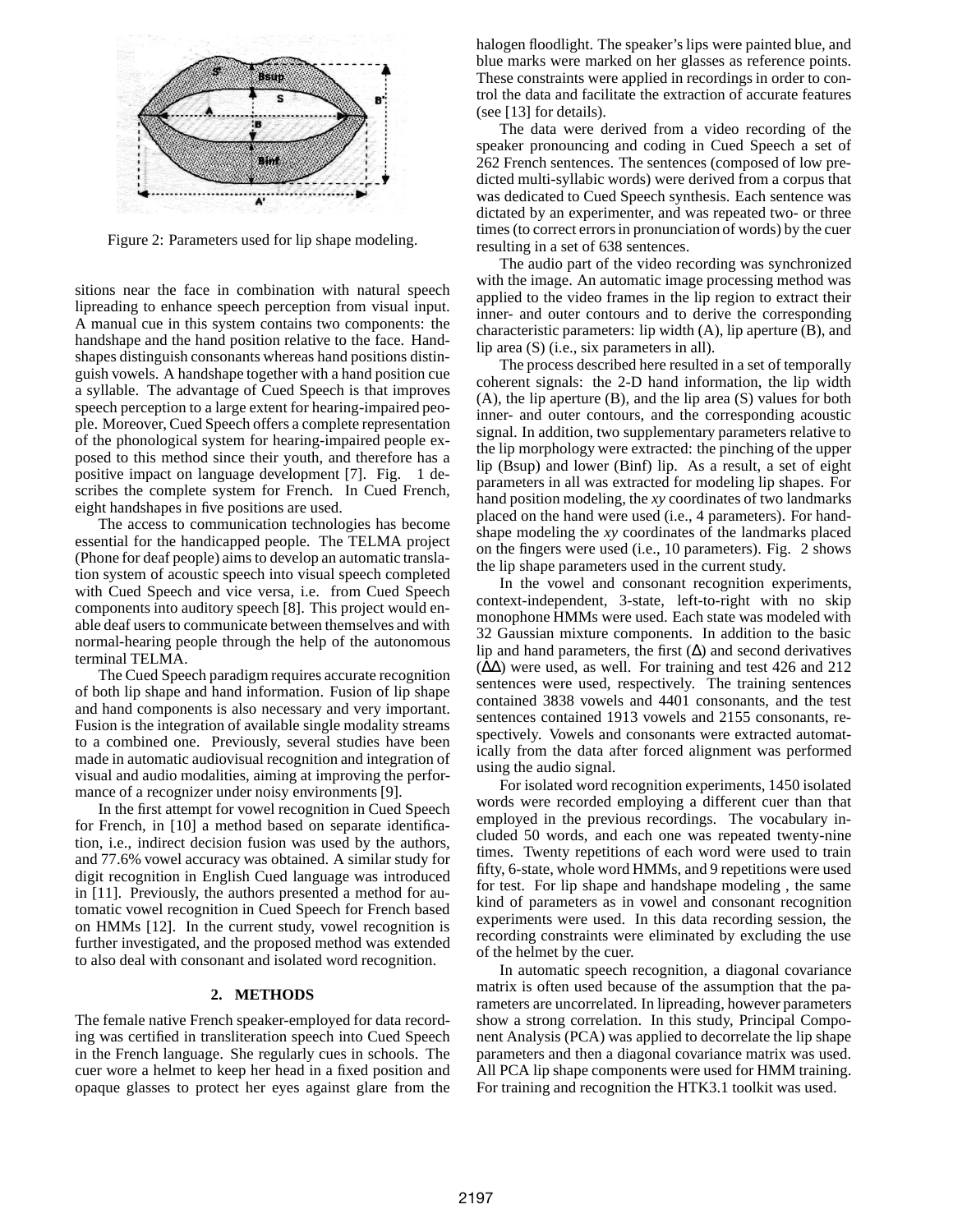|                | <b>Consonants</b>                                                                                      | Vowels        |                                                                                                                        |
|----------------|--------------------------------------------------------------------------------------------------------|---------------|------------------------------------------------------------------------------------------------------------------------|
| Viseme         | Phonemes                                                                                               | <b>Viseme</b> | Phonemes                                                                                                               |
| C <sub>1</sub> | $/p/$ , $/b/$ , $/m/$                                                                                  |               | $/5/$ , $/y/$ , $/0/$<br>$/\alpha$ , /u/                                                                               |
| C2             | $/f/$ , $/v/$                                                                                          | V2            | $\sqrt{a}/\sqrt{\tilde{\epsilon}}/\sqrt{1/2}$<br>$\langle \tilde{\mathbf{e}}_1, \langle \mathbf{e}_2, \rangle \rangle$ |
| C <sup>3</sup> | $\overline{7t}$ , $\overline{7d}/\overline{t}$ , $\overline{7s}/\overline{t}$<br>$/z/$ , $/n/$ , $/n/$ | V3            | $\langle \tilde{q}\rangle$ , $\langle \tilde{q}\rangle$ , $\langle \tilde{q}\rangle$                                   |
| C4             | $\frac{1}{2}$                                                                                          |               |                                                                                                                        |
| $\overline{C}$ | /k/ , /g/<br>/ $\mathbf{R}$ /. / $\mathbf{l}$ /                                                        |               |                                                                                                                        |

Table 1: Phoneme-to-viseme mapping in the French language.

The French language includes 14 vowels and 17 consonants. Based on similarities on lips, the 31 phonemes can be grouped into 8 visemes. A viseme consists of phonemes that look similar on mouth/lips. Table 2 shows the mapping of French phonemes to visemes. Based on previous works, five consonant-visemes and three vowel-visemes reflect the most appropriate phoneme-to-viseme mapping [14].

Because of the nature of Cued Speech, for vowel recognition lip shape and hand position elements were integrated into a single component using concatenative feature fusion. For consonant recognition, lip shape and handshape elements were integrated. The feature concatenation uses the concatenation of the synchronous lip shape and hand features as the joint bimodal feature vector

$$
O_t^{LH} = [O_t^{(L)^T}, O_t^{(H)^T}]^T \in R^D
$$
 (1)

where  $O_t^{LH}$  is the joint lip-hand feature vector,  $O_t^{(L)}$  the lip shape feature vector,  $O_t^{(H)}$  the hand feature vector, and *D* the dimensionality of the joint feature vector. In vowel recognition experiments, the dimension of the lip shape stream was 24 (8 basic parameters, 8  $\Delta$ , and 8  $\Delta\Delta$  parameters) and the dimension of the hand position stream was 12 ( 4 basic parameters, 4  $\Delta$ , and 4  $\Delta\Delta$  parameters). The dimension *D* of the joint lip-hand position feature vectors was, therefore 36. In consonant recognition experiments, the dimension of the handshape stream was 30 (10 basic parameters,  $10 \Delta$ , and  $10$ ∆∆ parameters). The dimension *D* of the joint lip-handshape feature vectors was, therefore 54.

#### **3. EXPERIMENTS**

#### **3.1 Vowel-viseme classification using lip shape information**

An experiment was conducted for recognition of the three vowel-visemes in order to evaluate the proposed method for

Table 2: Confusion matrix of vowel-viseme recognition using lip shape information only.

|    |     |      | V3 | % correct | %error |
|----|-----|------|----|-----------|--------|
|    | 583 |      |    |           |        |
| V2 |     | .039 |    | 97.2      |        |
|    |     |      |    |           |        |

Table 3: Accuracy for three vowel groups considering similarities on lips.

|                    | Element |               |       |
|--------------------|---------|---------------|-------|
| Vowel group        | Lips    | Lips+Position | Audio |
| Group1             | 60.2    | 94.0          | 96.7  |
| Group <sub>2</sub> | 58.6    | 85.9          | 90.9  |
| Group3             | 74.3    | 93.7          | 93.8  |
| Average            |         |               | 93.8  |

Table 4: Vowel and consonant overall accuracy.

|                 | Element |             |       |
|-----------------|---------|-------------|-------|
| <b>Phonemes</b> | Lips    | $Lips+Hand$ | Audio |
| Vowels          | 59.4    | 85.1        |       |
| Consonants      | 52.1    | 78 9        |       |
| Average         | 55.8    |             |       |

lip shape modeling and also the vowel-viseme mapping. For each viseme, a 3-state HMM was trained using the previously described training data. The vowel labels in the phonetic transcription were translated to include only three viseme labels. Table 2 shows the confusion matrix of vowel-viseme recognition. As can be seen, the vowel-visemes were recognized with high accuracy. More specifically, 96.1% viseme classification accuracy was achieved (i.e., percentage of diagonal elements). Table 2 also shows that the partial error corresponding to each viseme is uniform and almost equal.

#### **3.2 Vowel recognition based on concatenative feature fusion**

Based on concatenative feature fusion, experiments were conducted for vowel recognition considering the similarities on lips. The aim was to investigate how the integration of hand position element improves the recognition accuracy when vowels belonging to the same class (i.e., viseme) were recognized. As previously described, vowels which show similarities on lips (visemes) cannot be recognized accurately using lip shape information alone.

Using the previously described phoneme-to-viseme mapping, the 14 vowels were classified into three groups and three separate HMM sets were trained using the appropriate training data. In this way, each group included the most confusable vowels based on lip shape. Table 3 shows the obtained results. Using lip shape parameters only, the average vowel accuracy was 64.4% because of the high number of confusions between similar vowels in each group. On the other hand, by integrating also hand position element with lip shape element, the average vowel accuracy was raised to 91.2%, showing a 75.3% relative improvement compared with using lip shape parameters alone. In this case, however, vowels belonging to the same group -based on lips similarities- are distinguishable using hand position information. As a result the confusions between them drastically decreased, which increases the recognition accuracy. Table 3 also shows the results when auditory parameters were used. More specifically, the acoustic signal was parameterized using 12 Mel-Frequency Cepstral Coefficients (MFCC) and first and second derivatives, as well. As can be seen, in the case of Cued Speech the performance is very close to the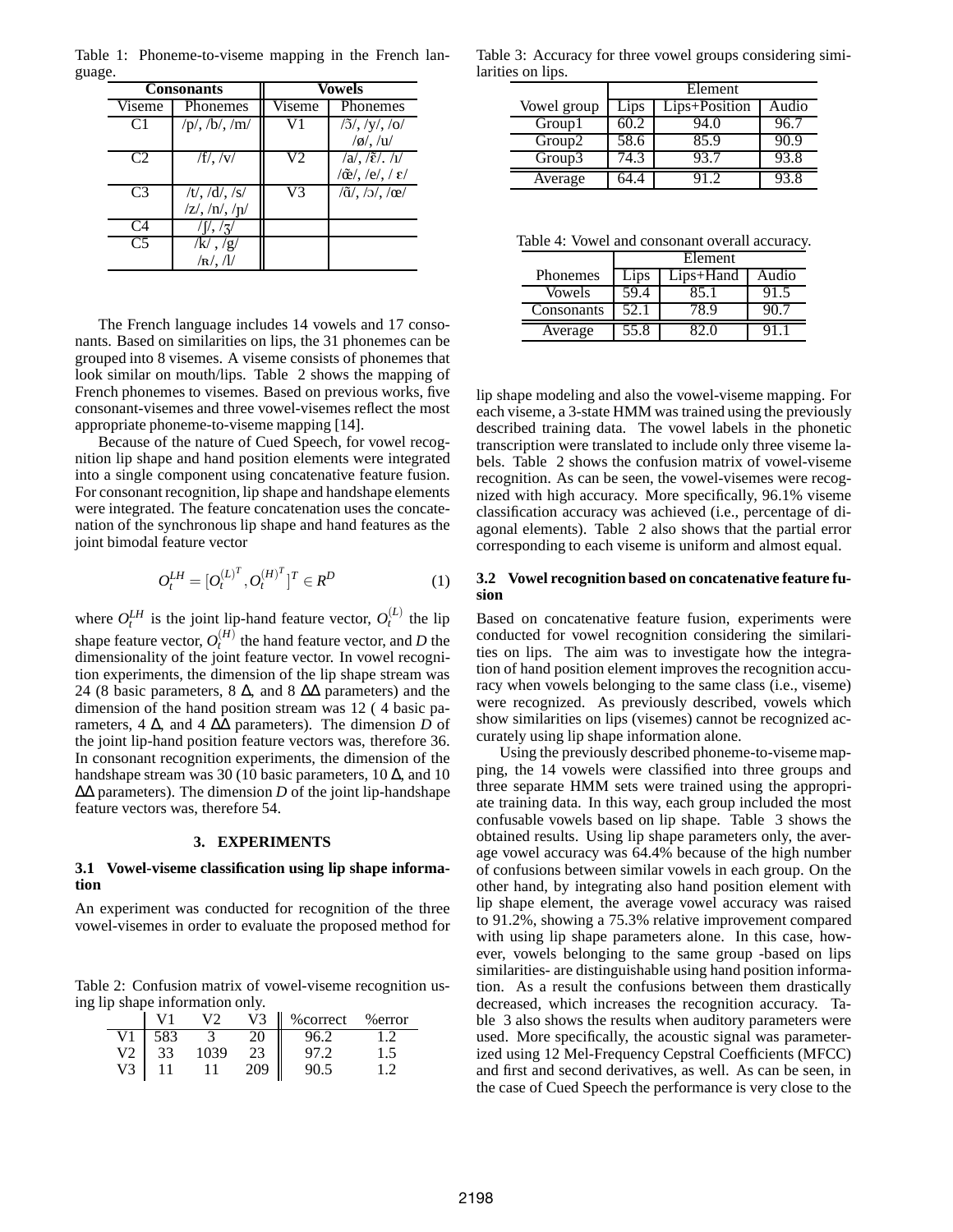|                 | Element |              |       |
|-----------------|---------|--------------|-------|
| Consonant group | Lips    | $Lips+Shape$ | Audio |
| Group1          | 66.2    | 88.1         | 98.2  |
| Group2          | 83.1    | 96.3         | 98.7  |
| Group3          | 50.5    | 81.1         | 97.2  |
| Group4          | 82.9    | 93.0         | 98.6  |
| Group5          | 59.1    | 86.6         | 96.7  |
| Average         |         |              |       |

Table 5: Accuracy for five consonant groups considering similarities on lips.

performance obtained when using the acoustic signal.

Table 4 shows the obtained results for the overall vowel recognition using a common HMM set. Compared with using lip shape parameters alone, when fusion was applied a 63.3% relative improvement was obtained. It is also shown, that results of vowel recognition in Cued Speech and those obtained using the acoustic signal do not show significant differences.

## **3.3 Consonant recognition based on concatenative feature fusion**

In this section, experiments for consonant recognition in French Cued Speech are introduced. Using concatenative feature fusion, lip shape element was integrated with handshape element, and consonant recognition was conducted. For handshape modeling the *xy* coordinates of fingers were used, along with the first and second derivatives. In total 30 parameters were used for handshape modeling.

In a way similar to vowel recognition, the consonants were classified into groups based on lip shape similarities, and separate HMM sets were trained. Five HMM sets were trained corresponding to the five consonant groups. Table 5 shows the obtained results. It can be seen, that using lip shape and handshape information, significant improvements in accuracy were obtained compared with using lip shape parameters only. More specifically, a 65.2% relative improvement was obtained when handshape element was also used. Table 5 also shows the results obtained when using the acoustic signal. It can be seen, that accuracies obtained using the acoustic signal are higher. A possible reason might be the errors occurred in handshape recognition. However, results are still comparable and promising also in consonant recognition in Cued Speech for French.

Table 4 shows the obtained overall results for consonant recognition. It is shown, that compared with using lip shape parameters alone, when fusion was applied a 56% relative improvement was obtained.

#### **3.4 Isolated word recognition based on concatenative feature fusion**

In this section, isolated word recognition experiments in Cued Speech for French are presented. Fig. 3 shows the results obtained in the function of several Gaussians per state. In the case of a single Gaussian per state, using lip shape alone a 53.3% word accuracy was obtained. When, however, handshape information was also used, a 95.8% word accuracy was obtained, showing a 91% relative improvement. The highest word accuracy when using lip shape was 74%,



Figure 3: Word accuracy for isolated word recognition.



Figure 4: Word accuracy for isolated word recognition in the function of acoustic noise.

obtained in the case of using 8 Gaussians per state. In that case, the Cued Speech word accuracy using also hand information was 95.8%.

Fig. 4 shows a comparison between audio recognition and Cued Speech recognition in the function of several Signal-to-Noise (SNR) levels of acoustic noise. Office noise at different levels was superimposed onto clean test audio data and recognition experiments were conducted using clean HMMs. For the analysis of the audio signal, 12 MFCC along with the first and second derivatives were used. Each state was modeled with 8 Gaussian mixture components. It is shown, that up to 30 dB SNR, the Cued Speech recognition performs better compared with the audio recognition. The maximum word accuracy of audio recognition was 98% in the clean case, slightly higher compared with the 96.4% word accuracy of the Cued Speech recognition.

To show the effect of integrating hand information in isolated word recognition, PCA analysis was performed using the means of the fourth state of each word-HMM. Fig. shows a visualization of the words in the 3-D PCA space using lip shape alone, and Fig. 6 shows the visualization of the same words when handshape was also integrated. It can be seen, that using also hand information the words are much better discriminated. As a result, the word accuracy was significantly increased.